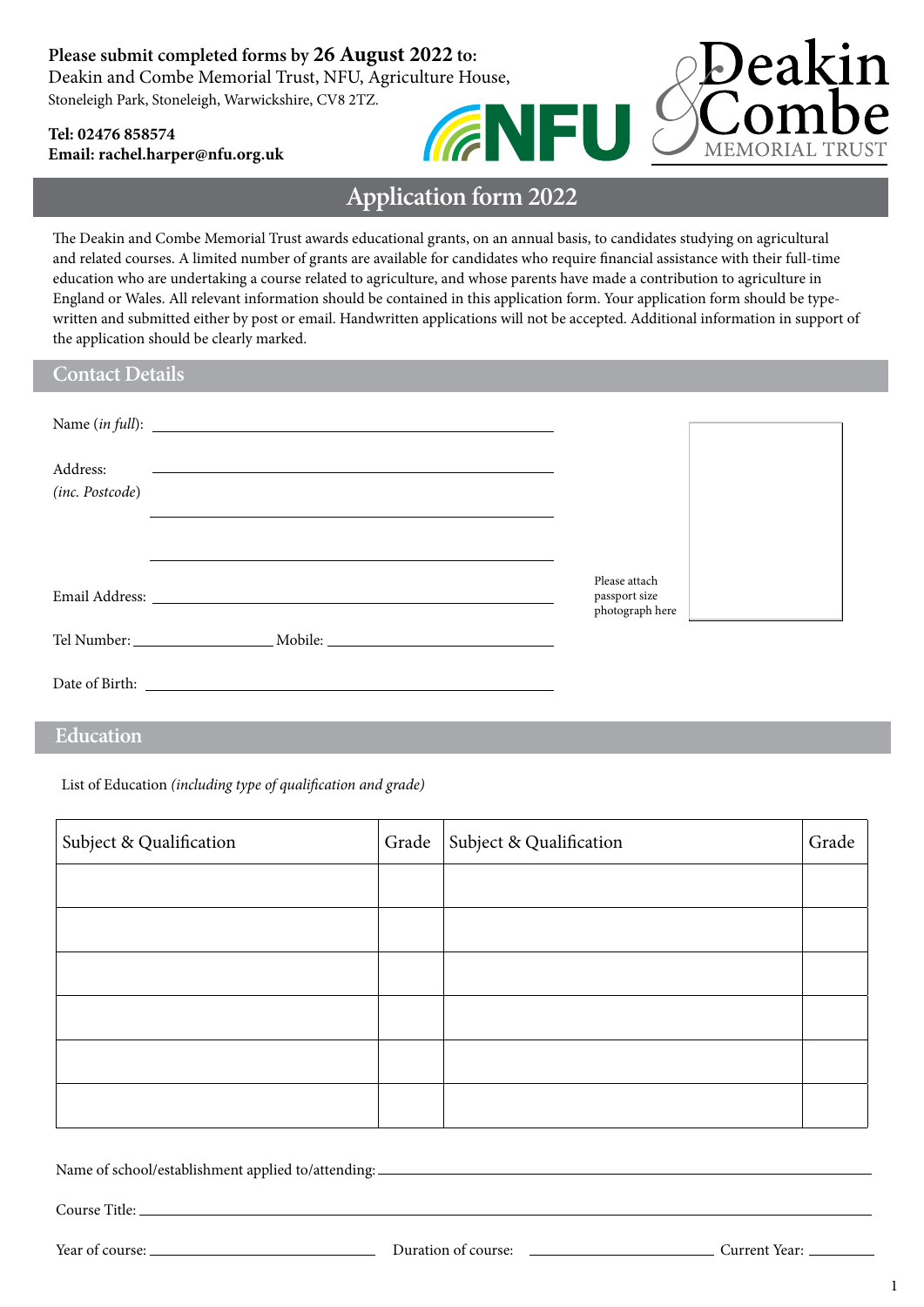## **About you**

|              | 1. Have you previously applied to this trust?<br>If yes, please state your year of application __________________________________<br>If successful, the amount of grant received in $\epsilon$ | No<br>Yes                | Have you applied for funding from any other Body?<br>2.<br>Yes<br>No<br>If Yes, please list (including amount): |
|--------------|------------------------------------------------------------------------------------------------------------------------------------------------------------------------------------------------|--------------------------|-----------------------------------------------------------------------------------------------------------------|
| Is the Farm: | Owner occupied<br>Tenant                                                                                                                                                                       | No<br>Yes  <br>No<br>Yes | Acreage                                                                                                         |

# **continued...**

Financial situation: *Please indicate costs below*

|                                                    | <b>Estimated Cost of Course</b> |   | Funds Available for the year                                 |  |  |
|----------------------------------------------------|---------------------------------|---|--------------------------------------------------------------|--|--|
| <b>Tuition Fees</b>                                |                                 |   | Grants/Loans from other sources e.g. Bank Loan - Overdraft / |  |  |
| Book & Subscriptions                               |                                 |   | Student Loan / Career Development Loan                       |  |  |
| Gas & Electricity<br>Maintenance:<br>Rent/Mortgage |                                 |   | 1.                                                           |  |  |
|                                                    |                                 |   | 2.                                                           |  |  |
|                                                    | Insurance                       |   | 3.                                                           |  |  |
|                                                    | Food                            |   | Other: e.g. Housing Benefit?                                 |  |  |
| Transport:                                         | Car                             |   |                                                              |  |  |
| Please tick<br>appropriate box                     | <b>Bus</b><br>Train             |   | Parental Contribution                                        |  |  |
|                                                    | Other                           |   | Weekly<br>£                                                  |  |  |
| Other Costs:                                       |                                 |   | Monthly<br>£                                                 |  |  |
| Total:                                             |                                 | £ | £<br>Annually                                                |  |  |

Please outline your parents'/guardians' or family's contribution to Agriculture in England or Wales and the NFU:

What will this grant be used for?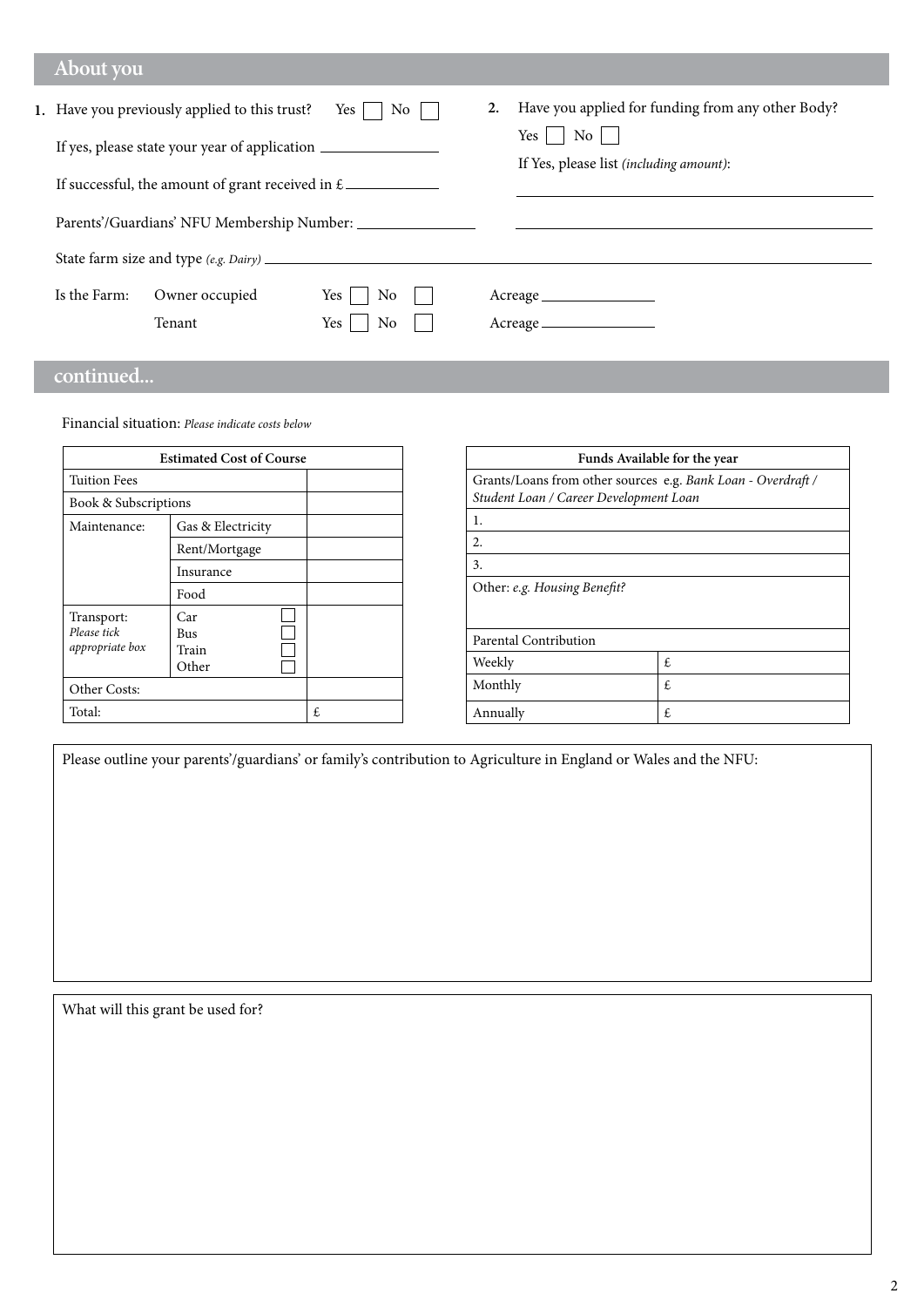Participation: *What part do you play or have you played in organisations at school, college, university or work?*

Community: *What part do you play or have you played in the community, the church, clubs and other bodies not connected with your education or employment?*

Leisure: *What are your main leisure activities?*